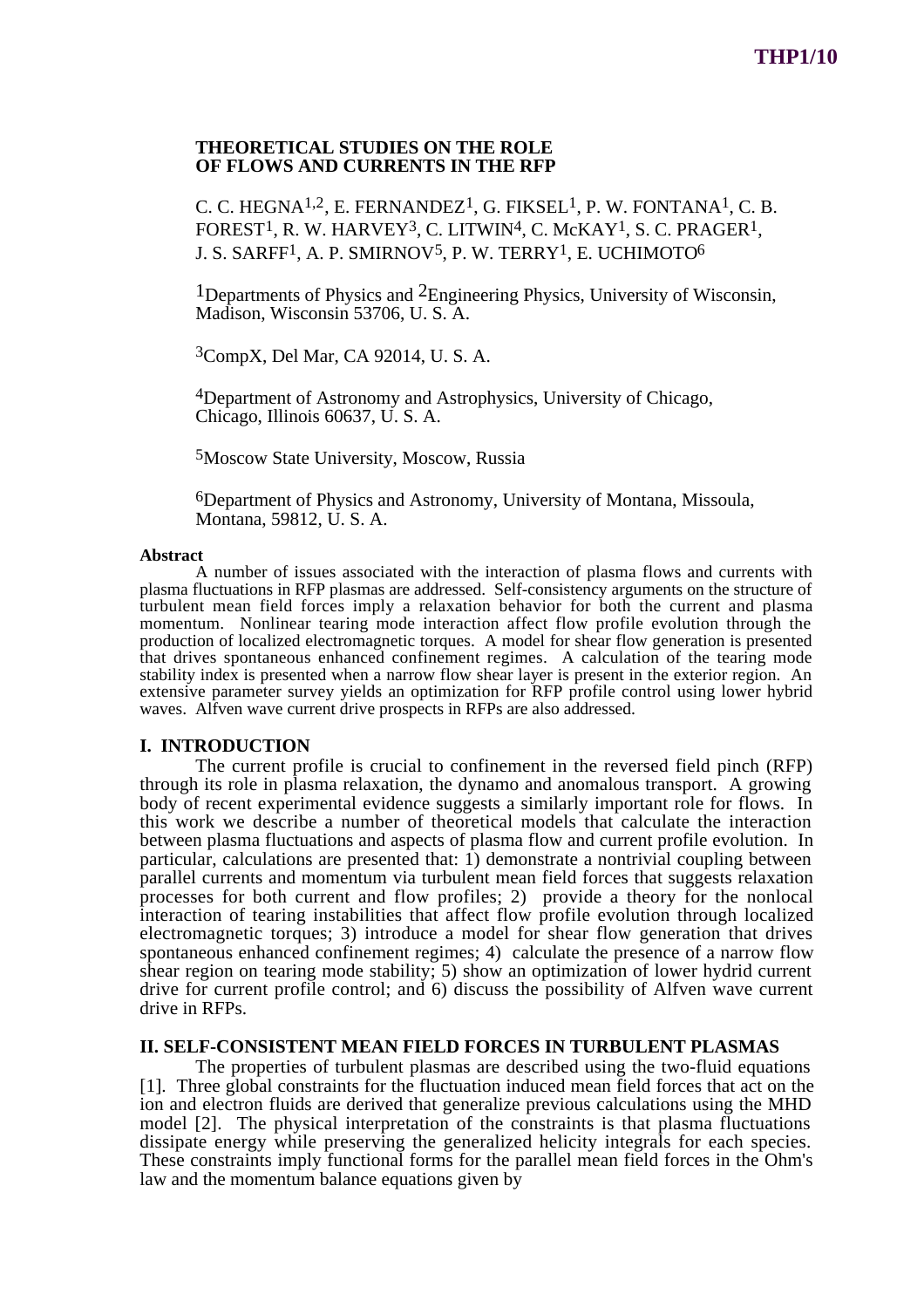$$
\mathbf{F}_0 \cdot \mathbf{B}_0 = \nabla \cdot [\kappa_e^2 \nabla (\frac{\mathbf{B}_0 \cdot \mathbf{J}_0}{B_0^2}) + \Lambda_e \nabla (\frac{en_0 \mathbf{u}_0 \cdot \mathbf{B}_0}{B_0^2})] , \qquad (1)
$$

$$
\mathbf{F}_{\mathbf{M}} \cdot \mathbf{B}_{o} = \nabla \cdot [\kappa_{i}^{2} \nabla (\frac{\mathbf{e}_{o} \mathbf{u}_{o} \cdot \mathbf{B}_{o}}{B_{o}^{2}}) + \Lambda_{i} \nabla (\frac{\mathbf{B}_{o} \cdot \mathbf{J}_{o}}{B_{o}^{2}})] , \qquad (2)
$$

where the anomalous transport coefficients satisfy  $\kappa_e^2 > 0$ ,  $\kappa_i^2 > 0$  and  $(\Lambda_i + \Lambda_e)^2 < \kappa_e^2 k_i^2$ /4. The off-diagonal terms suggest a non-trivial relationship between current profile and parallel momentum evolution. The mean field forces attempt to relax the plasma to the state  $J_0 = \lambda_0 B_0$ ,  $nu_0 = \lambda_1 B_0$  to lowest order where  $\lambda_0$  and  $\lambda_1$  are constants. This work suggests that the large flow profile changes observed following discrete dynamos in MST [3] may be described as a relaxation phenomenon in analogy with current profile relaxation.

#### **III. NONLINEAR TEARING MODE INTERACTION**

A novel aspect of nonlinear tearing mode interactions in RFP's is the production of localized electromagnetic torques which can influence the plasma flow properties [4]. The physics of this interaction is similar to the interaction of a resonant static field error and an isolated magnetic island. The nonlinear interaction of two tearing modes of incommensurate helicity with mode numbers  $\mathbf{k}' = (\text{m}', \text{n}')$  and  $\mathbf{k}-\mathbf{k}' = (\text{m}-\text{m}', \text{n}-\text{n}')$  can produce a magnetic signal resonant with a third mode with mode number **k**. If the third mode has a rational surface in the plasma, a nonlinearly driven eddy current develops in the vicinity of the  $q = m/n$  surface. The eddy current in combination with a resonant magnetic perturbation produces a  $\delta$ **J**×  $\delta$ **B** torque at the rational surfaces of the form T<sub>int</sub> =  $\Sigma$  C(**k**,**k**<sup>′)ψ</sup>**k**<sup>Ψ</sup>**k**<sup>*w*</sup>**k**<sub>**k**<sup>*k*</sup> sin(∆ζ) where Ψ**k**, Ψ**<sub>k</sub>**<sup>*'*</sup> and Ψ<sub>**k**–**k**<sup>*'*</sup> are the mode amplitudes that</sub></sub> satisfy a wave number resonance condition,  $C(k, k')$  is a geometric coupling coefficient and  $\Delta \zeta = \int dt (\omega_{\bf k} - \omega_{\bf k} - \omega_{\bf k-k})$  is the time dependent phase difference accounting for differential rotation, where the frequency  $\omega_{\mathbf{k}} = \mathbf{k} \cdot \mathbf{V}(\mathbf{q} = \mathbf{m}/\mathbf{n})$  is taken to be due to bulk plasma rotation at the rational surface.

When T<sub>int</sub> dominates the torque balance equation, a nonlocal momentum transport property ensues which forces the dominant three mode interaction to satisfy a three wave phase velocity resonance condition with  $\Delta \zeta = 0$ . For situations typical of the RFP, the dominant nonlinear interaction involves two core resonant  $m = 1$  modes and the  $m = 0$  mode resonant at the reversal surface. While localized torques involving static field errors attempt to cause the modes to cease rotating and lock to the phase of the field error, the interior torques attempt to cause the plasma to rotate as a rigid rotor at the phase velocity of the  $m = 0$  mode. In the MST RFP, the internal torques are generally larger than those associated with field errors, which suggests that the  $m = 0$  mode plays an important role in the observed flow deceleration associated with a discrete dynamo event.

## **IV. MODELING OF FLOW SHEAR GENERATION**

In Spontaneous Enhanced Confinement (SEC) discharges in MST [5], there is a transition in which **E**×**B** flow shear is generated after a sawtooth crash in a narrow layer outside the reversal radius. The transition is favored by wall conditioning, deep reversal, high plasma current, and low density. At the transition the pressure gradient contribution to the radial force balance is weak relative to that of toroidal flow. Initial measurements indicate that the magnetic Reynolds stress  $\langle B_r B_\phi \rangle / \mu_0$  can become larger during a sawtooth crash relative to its value between sawtooth crashes. Preliminary measurements indicate the fluid Reynolds stress  $\rho_0 \langle u_\text{r} u_0 \rangle$  is considerably smaller. The SEC transition differs from the transitions that create other flow shear induced transport barriers in tokamaks and stellarators [6] in at least three ways: 1) The magnetic Reynolds stress drives **E**×**B** flow generation initially; 2) a sawtooth crash is required to create Reynolds stress, not just provide heat to the edge; and 3) flow (toroidal) is damped by internal nonlinear couplings and external coupling to field errors at the wall, not by the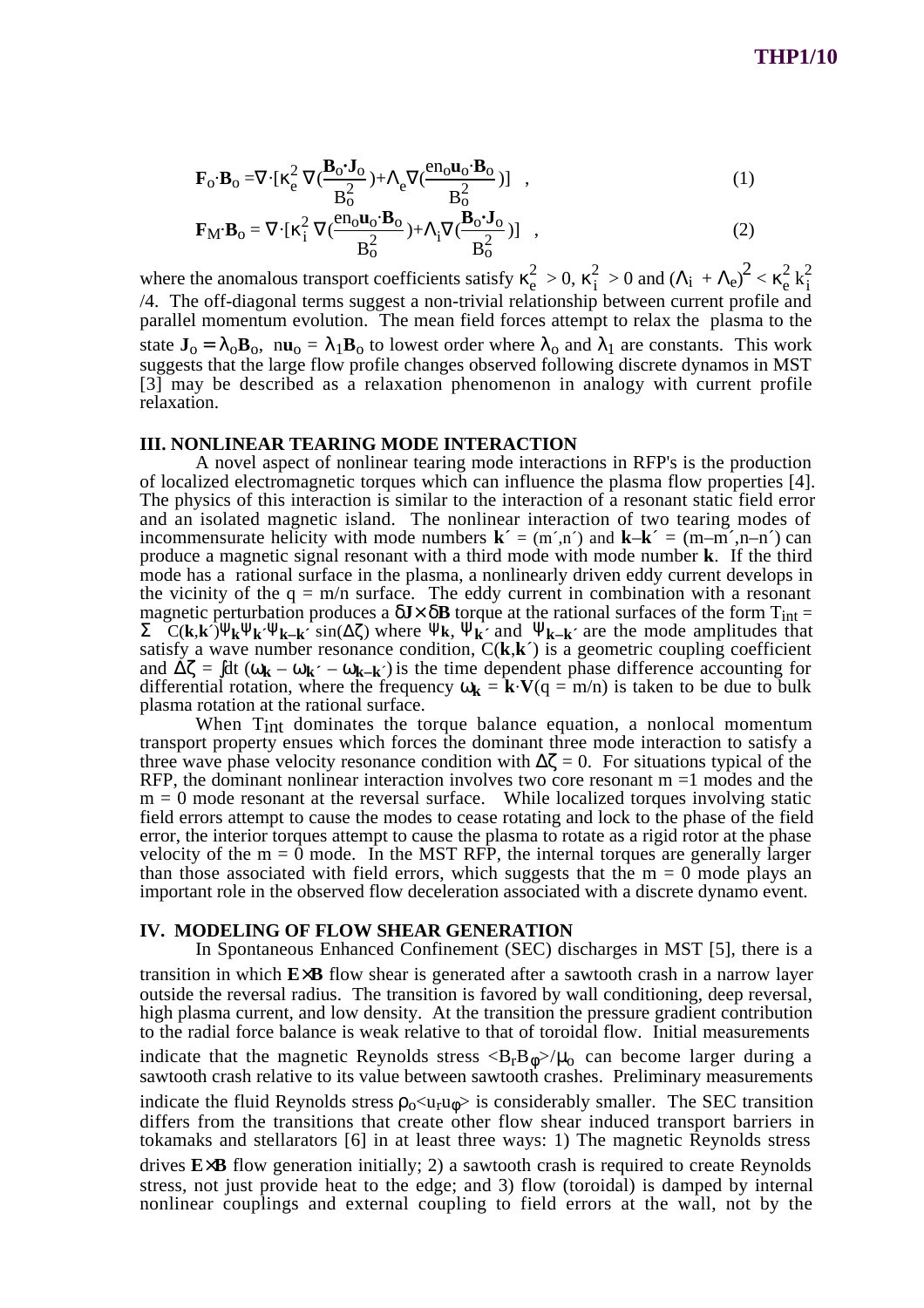neoclassical poloidal flow damping important in tokamak transitions. The observed change of the Reynolds stress cross-phase from approximately  $\pi/2$  between sawteeth to near 0 during a sawtooth oscillation is modeled theoretically from the transient spectrum of edge-resonant tearing modes excited by the sawtooth crash on rational surfaces near the reversal radius. The modes make a nonzero contribution to the Reynolds stress due to the diamagnetic frequency, which is large in the edge region where the pressure gradient is large. Between sawtooth crashes, these modes have finite amplitude and their contribution to the Reynolds stress is small. During a crash, the nonlinear coupling to global modes excite the edge modes and their contribution to the Reynolds stress becomes significant. This drives a toroidal flow, which in turn drives the radial electric field. As fluctuation amplitudes decrease, the pressure gradient steepens. Once the edge resonant spectrum has relaxed after the sawtooth crash, the steepened pressure gradient maintains the radial electric field. The Reynolds stress of edge modes is balanced by internal torques associated with the coupling to the core-resonant tearing modes and the exterior torques due to field errors [4].

# **V. EFFECT OF LOCALIZED EXTERNAL FLOW SHEAR ON TEARING MODES**

In MST, tearing mode fluctuation amplitudes decrease over all frequencies when a narrow layer of sheared **E**×**B** flow is generated in SEC discharges [5]. To determine if global tearing mode growth is affected by a narrow shear layer in the external kink part of the eigenmode,  $\Delta'$ , the tearing mode discontinuity parameter, is calculated where  $\Delta^2 > 0$  is the instability criterion for linear and nonlinear tearing mode growth. The **E**×**B** flow profile is modeled to be V = 0 for  $x < r_E - L_E/2$ , V =  $[x - r_E + L_E/2]V_E/L_E$  for  $r_E - L_E/2$  <  $x < r_E + L_F/2$ , and  $V = V_E$  for  $x > r_E + L_F/2$ , where  $x = 0$  is the position of the rational surface,  $r_E$  is the position of the  $E \times B$  shear layer,  $L_E$  is the layer width, and  $V_E$  is the flow shear strength. The flow shear is entirely outside the resistive layer, i.e.,  $r_E - L_E/2 > \delta$ , where  $\delta$  is the resistive layer width. For simplicity, a sheared slab geometry is chosen and the current gradient scale length is treated as constant over the tearing mode, i.e.,  $J_0^{-1}$  $dJ<sub>0</sub>/dx$  = constant, where  $J<sub>0</sub>$  is the equilibrium current. Matching external kink eigenmodes modified by flow shear with eigenmodes on either side of the shear layer, it is found that shear flow affects  $\Delta'$  if  $S = V_E L_S/V_A L_E > 1$ , where  $V_A$  is the Alfvén velocity, and L<sub>S</sub> is the magnetic shear scale length. This criterion typifies prior work in which shear flow extended over the entire eigemode [7]. The expression for  $\Delta'$  is given by

$$
\Delta' = -2kC_0\pi\lambda \cot(\pi\lambda) + 4\chi(S)\Gamma(1-\lambda),\tag{3}
$$

where  $\lambda = \mu_0 | J'_0 | L_s / 2B_0 k$ , k is the perpendicular wave number, C<sub>0</sub> is a constant of order unity,  $\Gamma$  is the gamma function, and  $\chi(S)$  is a negative function of flow shear strength that depends on the details of the matched eigenfunctions. The first term of (3) is the tearing criterion in the absence of shear flow, indicating the onset of tearing instability at  $\lambda = 0.5$ . The second term is the flow shear stabilization. When ka  $\approx 1$  and r<sub>E</sub> $-\lambda \approx a/3$ , where a is the minor radius,  $\chi(S)$  decreases monotonically from –0.05 at  $S = \sqrt{3}$  to –0.4 for  $S = 10$ . For a current gradient scale length of order half the minor radius, the tearing mode is completely stabilized for  $S \cong 10$ . For MST, estimates of S place its value as only slightly larger than unity, in which case shear has a weak effect on  $\Delta'$ . This suggests that the observed decrease of tearing mode activity is due in part to indirect effects wherein flow shear modifies edge conditions and lowers the resistivity. However, further increases in flow shear strength are predicted to have a marked direct effect on tearing mode activity.

### **VI. OPTIMIZATION OF LOWER HYBRID CURRENT DRIVE**

Lower hybrid current drive (LHCD) has been shown theoretically to be an effective means of modifying the current profile in the outer region of the RFP and thereby suppressing large amplitude tearing modes [8]. Experimentally, pulsed poloidal current drive (PPCD) has led to a five-fold increase in the energy confinement time of the MST RFP [9]. These results strongly motivate us to experimentally implement the